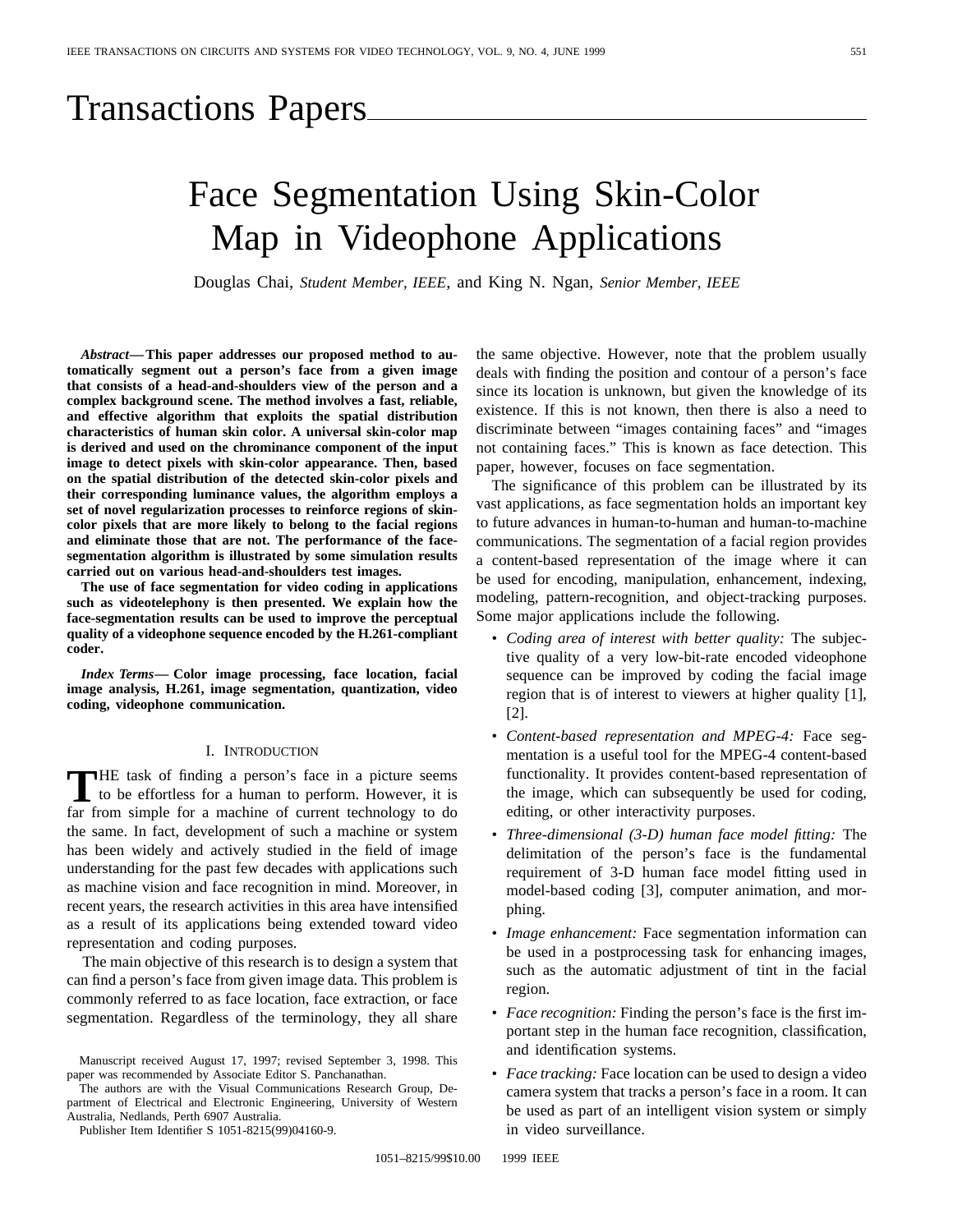Although the research on face segmentation has been pursued at a feverish pace, there are still many problems yet to be fully and convincingly solved as the level of difficulty of the problem depends highly on the complexity level of the image content and its application. Many existing methods only work well on simple input images with a benign background and frontal view of the person's face. To cope with more complicated images and conditions, many more assumptions will then have to be made. Many of the approaches proposed over the years involved the combination of shape, motion, and statistical analysis [4]–[13]. In recent times, however, a new approach of using color information has been introduced.

In this paper, we will discuss the color analysis approach to face segmentation. The discussion includes the derivation of a universal model of human skin color, the use of appropriate color space, and the limitations of color segmentation. We then present a practical solution to the face-segmentation problem. This includes how to derive a robust skin-color reference map and how to overcome the limitations of color segmentation. In addition to face segmentation, one of its applications on video coding will be presented in further detail. It will explain how the face-segmentation results can be exploited by an existing video coder so that it encodes the area of interest (i.e., the facial region) with higher fidelity and hence produces images with better rendered facial features.

This paper is organized as follows. The color analysis approach to face segmentation is presented in Section II. In Section III, we present our contributions to this field of research, which include our proposed skin-color reference map and methodology to face segmentation. The simulation results of our proposed algorithm along with some discussion is provided in Section IV. This is followed by Section V, which describes a video coding technique that uses the facesegmentation results. The conclusions and further research directions are presented in Section VI.

#### II. COLOR ANALYSIS

The use of color information has been introduced to the face-locating problem in recent years, and it has gained increasing attention since then. Some recent publications that have reported this study include [14]–[23]. They have all shown, in one way or another, that color is a powerful descriptor that has practical use in the extraction of face location.

The color information is typically used for region rather than edge segmentation. We classify the region segmentation into two general approaches, as illustrated in Fig. 1. One approach is to employ color as a feature for partitioning an image into a set of homogeneous regions. For instance, the color component of the image can be used in the region growing technique, as demonstrated in [24], or as a basis for a simple thresholding technique, as shown in [23]. The other approach, however, makes use of color as a feature for identifying a specific object in an image. In this case, the skin color can be used to identify the human face. This is feasible because human faces have a special color distribution that differs significantly (although not entirely) from those of the background objects. Hence this approach requires a color map that models the skin-color distribution characteristics.



Fig. 1. The use of color information for region segmentation.



Fig. 2. *Foreman* image with a white contour highlighting the facial region.

The skin-color map can be derived in two ways on account of the fact not all faces have identical color features. One approach is to predefine or manually obtain the map such that it suits only an individual color feature. For example, here we obtain the skin-color feature of the subject in a standard headand-shoulders test image called *Foreman*. Although this is a color image in YCrCb format, its gray-scale version is shown in Fig. 2. The figure also shows a white contour highlighting the facial region. The histograms of the color information (i.e., Cr and Cb values) bounded within this contour are obtained as shown in Fig. 3. The diagrams show that the chrominance values in the facial region are narrowly distributed, which implies that the skin color is fairly uniform. Therefore, this individual color feature can simply be defined by the presence of Cr values within, say, 136 and 156, and Cb values within 110 and 123. Using these ranges of values, we managed to locate the subject's face in another frame of *Foreman* and also in a different scene (a standard test image called *Carphone*), as can be seen in Fig. 4. This approach was suggested in the past by Li and Forchheimer in [14]; however, a detailed procedure on the modeling of individual color features and their choice of color space was not disclosed.

In another approach, the skin-color map can be designed by adopting histograming technique on a given set of training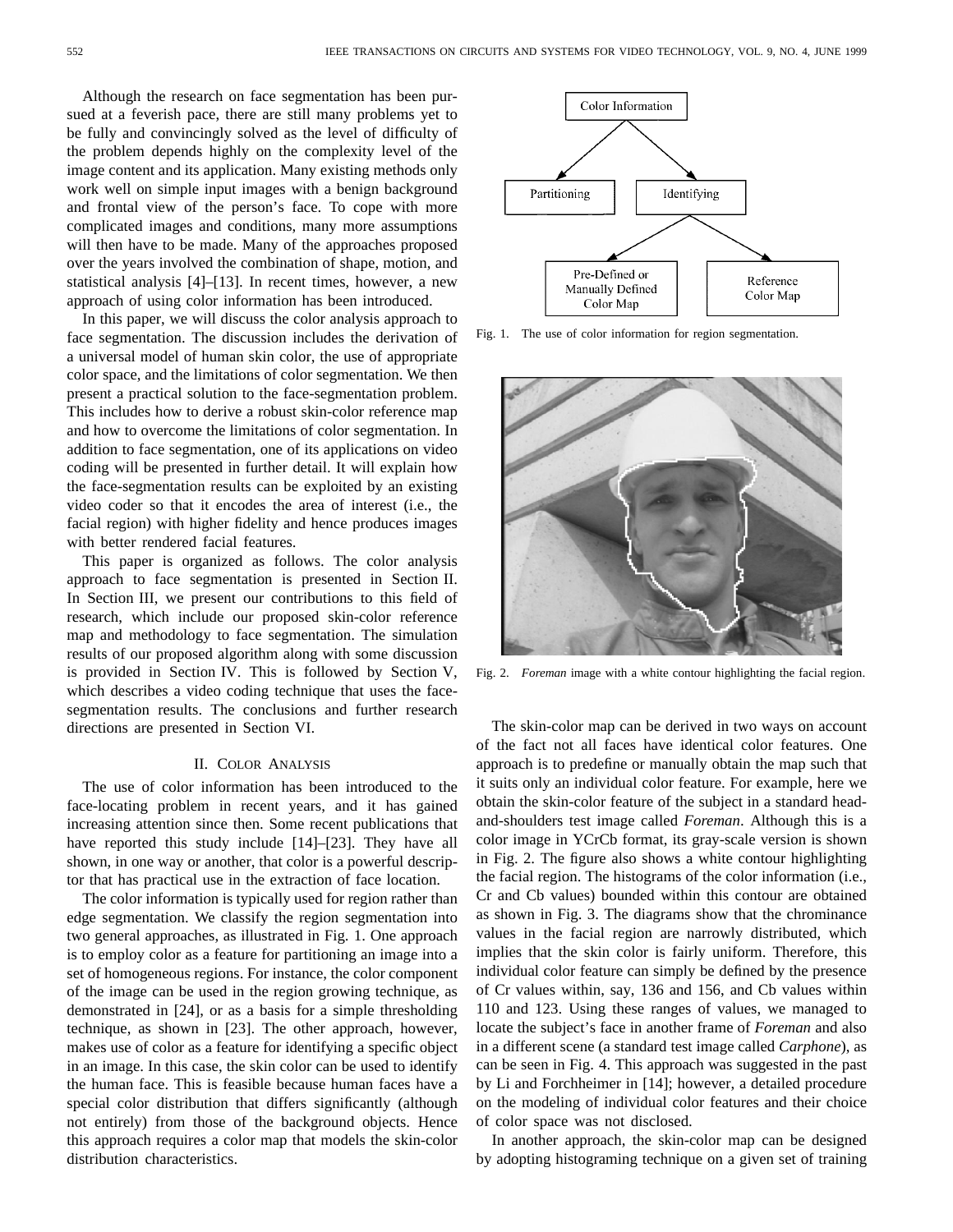

Fig. 3. Histograms of Cr and Cb components in the facial region.



Fig. 4. *Foreman* and *Carphone* images, and their color segmentation results, obtained by using the same predefined skin-color map.

data and subsequently used as a reference for any human face. Such a method was successfully adopted by the authors [21], [25], Sobottka and Pitas [18], and Cornall and Pang [22].

Among the two approaches, the first is likely to produce better segmentation results in terms of reliability and accuracy by virtue of using a precise map. However, it is realized at the expense of having a face-segmentation process either that is too restrictive because it uses a predefined map or requires human interaction to manually define the necessary map. Therefore, the second approach is more practical and appealing, as it attempts to cater to all personal color features in an automatic manner, albeit in a less precise way. This, however, raises a very important issue regarding the coverage of all human races with one reference map. In addition, the general use of a skin-color model for region segmentation prompts two other questions, namely, which color space to



use and how to distinguish other parts of the body and background objects with skin-color appearance from the actual facial region.

#### *A. Color Space*

An image can be presented in a number of different color space models.

- *RGB:* This stands for the three primary colors: red, green, and blue. It is a hardware-oriented model and is well known for its color-monitor display purpose.
- *HSV:* An acronym for hue-saturation-value. *Hue* is a color attribute that describes a pure color, while *saturation* defines the relative purity or the amount of white light mixed with a *hue; value* refers to the brightness of the image. This model is commonly used for image analysis.
- *YCrCb*: This is yet another hardware-oriented model. However, unlike the RGB space, here the luminance is separated from the chrominance data. The Y value represents the luminance (or brightness) component, while the Cr and Cb values, also known as the color difference signals, represent the chrominance component of the image.

These are some, but certainly not all, of the color space models available in image processing. Therefore, it is important to choose the appropriate color space for modeling human skin color. The factors that need to be considered are *application* and *effectiveness*. The intended purpose of the face segmentation will usually determine which color space to use; at the same time, it is essential that an effective and robust skincolor model can be derived from the given color space. For instance, in this paper, we propose the use of the YCrCb color space, and the reason is twofold. First, an effective use of the chrominance information for modeling human skin color can be achieved in this color space. Second, this format is typically used in video coding, and therefore the use of the same, instead of another, format for segmentation will avoid the extra computation required in conversion. On the other hand, both Sobottka and Pitas [18] and Saxe and Foulds [19] have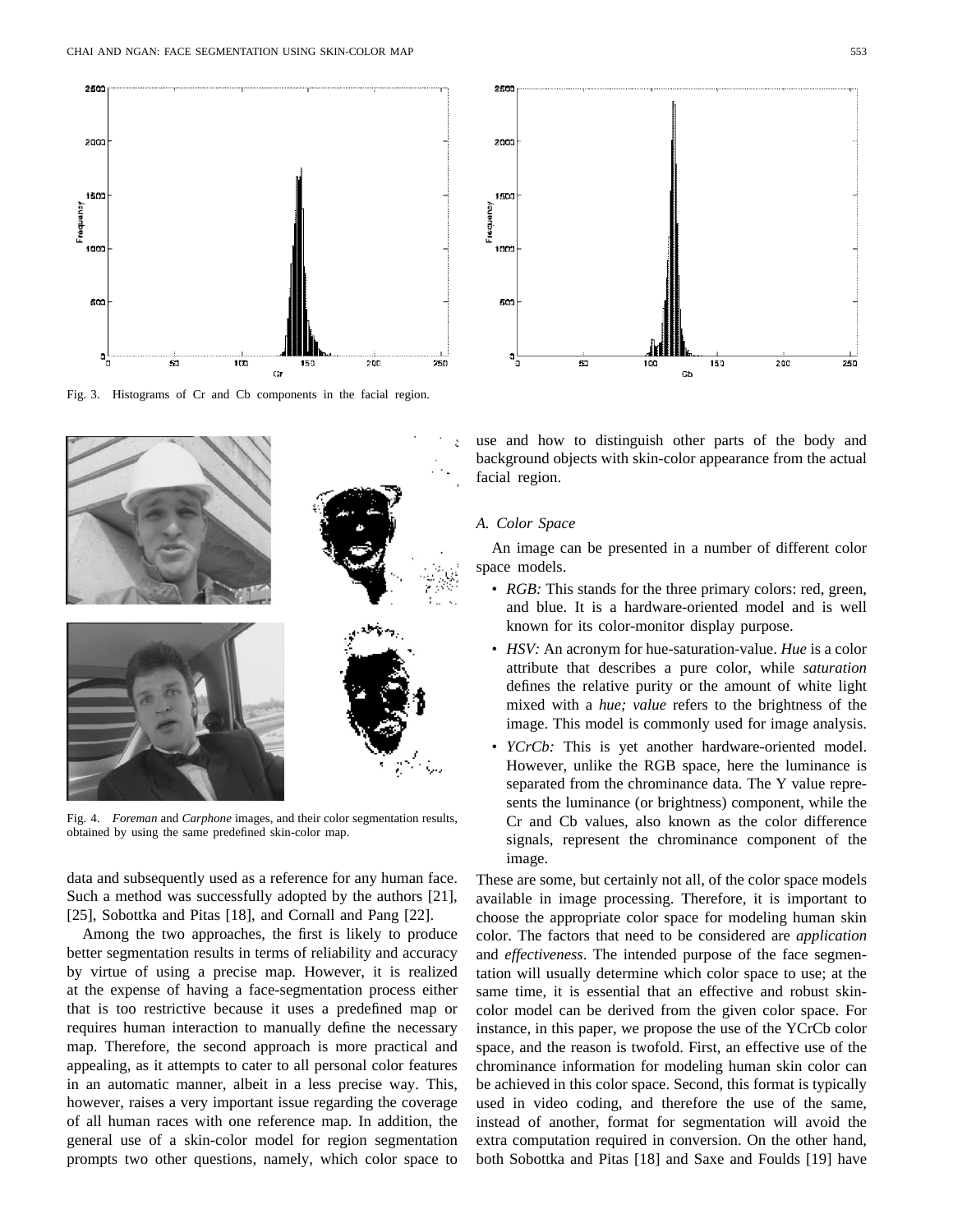opted for the HSV color space, as it is compatible with human color perception, and the *hue* and *saturation* components have been reported also to be sufficient for discriminating color information for modeling skin color. However, this color space is not suitable for video coding. Hunke and Waibel [15] and Graf *et al.* [26] used a normalized RGB color space. The normalization was employed to minimize the dependence on the luminance values.

On this note, it is interesting to point out that unlike the YCrCb and HSV color spaces, whereby the brightness component is decoupled from the color information of the image, in the RGB color space it is not. Therefore, Graf *et al.* have suggested preprocessing calibration in order to cope with unknown lighting conditions. From this point of view, the skincolor model derived from the RGB color space will be inferior to those obtained from the YCrCb or HSV color spaces. Based on the same reasoning, we hypothesize that a skin-color model can remain effective regardless of the variation of skin color (e.g., black, white, or yellow) if the derivation of the model is independent of the brightness information of the image. This will be discussed in later sections.

## *B. Limitations of Color Segmentation*

A simple region segmentation based on the skin-color map can provide accurate and reliable results if there is a good contrast between skin color and those of the background objects. However, if the color characteristic of the background is similar to that of the skin, then pinpointing the exact face location is more difficult, as there will be more falsely detected background regions with skin-color appearance. Note that in the context of face segmentation, other parts of the body are also considered as background objects. There are a number of methods to discriminate between the face and the background objects, including the use of other cues such as motion and shape.

Provided that the temporal information is available and there is *a priori* knowledge of a stationary background and no camera motion, motion analysis can be incorporated into the face-localization system to identify nonmoving skin-color regions as background objects. Alternatively, shape analysis involving ellipse fitting can also be employed to identify the facial region from among the detected skin-color regions. It is a common observation that the appearance of a human face resembles an oval shape, and therefore it can be approximated by an ellipse [2]. In this paper, however, we propose a set of regularization processes that are based on the spatial distribution and the corresponding luminance values of the detected skin-color pixels. This approach overcomes the restriction of motion analysis and avoids the extensive computation of the ellipse-fitting method. The details will be discussed in the next section along with our proposed method for face segmentation.

In addition to poor color contrast, there are other limitations of color segmentation when an input image is taken in some particular lighting conditions. The color process will encounter some difficulty when the input image has:

• a "bright spot" on the subject's face due to reflection of intense lighting;

- a dark shadow on the face as a result of the use of strong directional lighting that has partially blackened the facial region;
- been captured with the use of color filters.

Note that these types of images (particularly in cases 1 and 2) are posing great technical challenges not only to the color segmentation approach but also to a wide range of other facesegmentation approaches, especially those that utilize edge image, intensity image, or facial feature-points extraction.

However, we have found that the color analysis approach is immune to moderate illumination changes and shading resulting from a slightly unbalanced light source, as these conditions do not alter the chrominance characteristics of the skin-color model.

#### III. FACE-SEGMENTATION ALGORITHM

In this section, we present our methodology to perform face segmentation. Our proposed approach is automatic in the sense that it uses an unsupervised segmentation algorithm, and hence no manual adjustment of any design parameter is needed in order to suit any particular input image. Moreover, the algorithm can be implemented in real time, and its underlying assumptions are minimal. In fact, the only principal assumption is that the person's face must be present in the given image, since we are locating and not detecting whether there is a face. Thus, the input information required by the algorithm is a single color image that consists of a head-andshoulders view of the person and a background scene, and the facial region can be as small as only a  $32 \times 32$  pixels window (or 1%) of a CIF-size (352  $\times$  288) input image. The format of the input image is to follow the YCrCb color space, based on the reason given in the previous section. The spatial sampling frequency ratio of Y, Cr, and Cb is  $4:1:1$ . So, for a CIF-size image, Y has 288 lines and 352 pixels per line, while both Cr and Cb have 144 lines and 176 pixels per line each.

The algorithm consists of five operating stages, as outlined in Fig. 5. It begins by employing a low-level process like color segmentation in the first stage, then uses higher level operations that involve some heuristic knowledge about the local connectivity of the skin-color pixels in the later stages. Thus, each stage makes full use of the result yielded by its preceding stage in order to refine the output result. Consequently, all the stages must be carried out progressively according to the given sequence.

A detailed description of each stage is presented below. For illustration purposes, we will use a studio-based headand-shoulders image called *Miss America* to present the intermediate results obtained from each stage of the algorithm. This input image is shown in Fig. 6.

#### *A. Stage One—Color Segmentation*

The first stage of the algorithm involves the use of color information in a fast, low-level region segmentation process. The aim is to classify pixels of the input image into skin color and non-skin color. To do so, we have devised a skin-color reference map in YCrCb color space.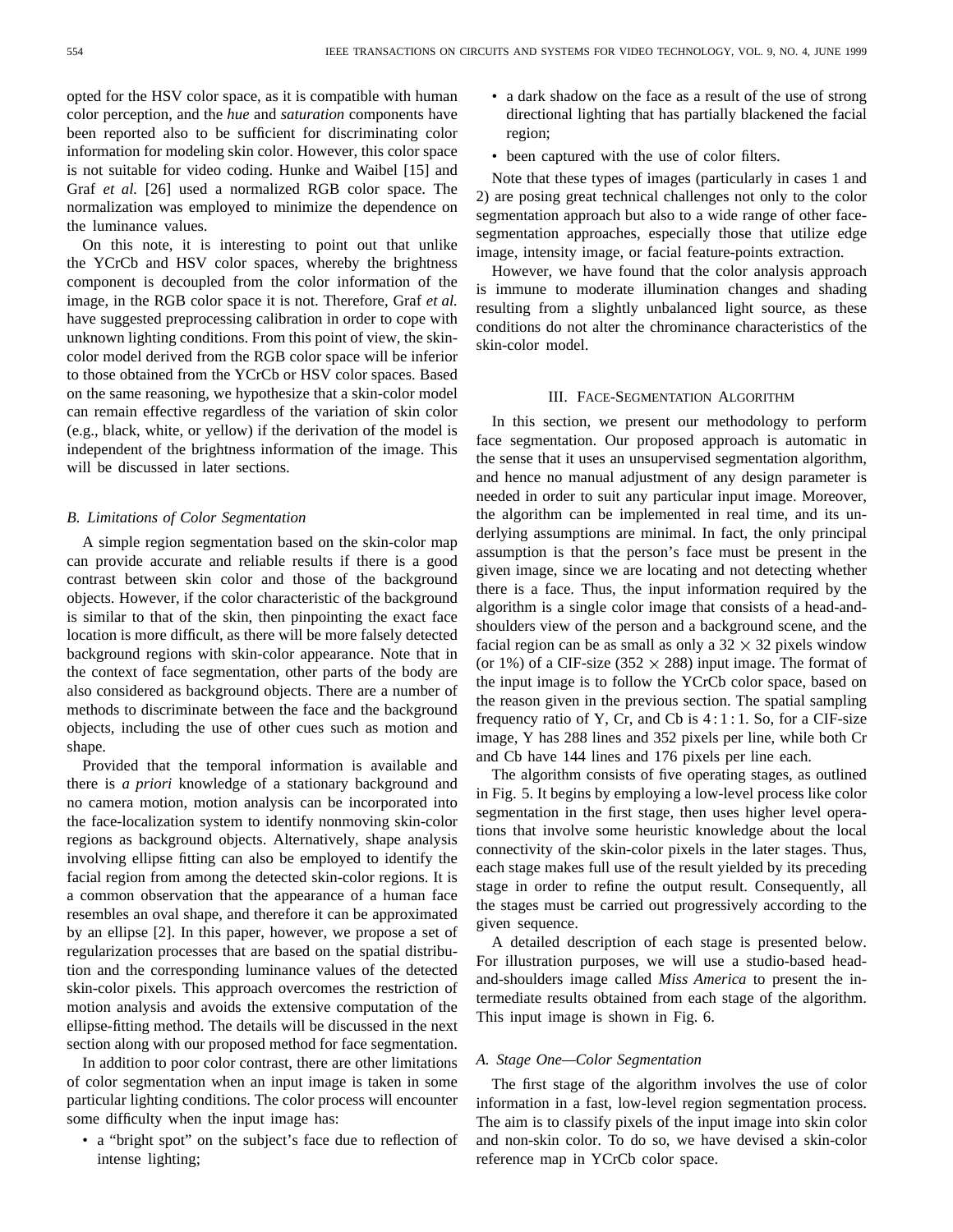

Fig. 5. Outline of face-segmentation algorithm.



Fig. 6. Input image of *Miss America*.

We have found that a skin-color region can be identified by the presence of a certain set of chrominance (i.e., Cr and Cb) values narrowly and consistently distributed in the YCrCb color space. The location of these chrominance values has been found and can be illustrated using the CIE chromaticity diagram as shown in Fig. 7. We denote  $R_{Cr}$  and  $R_{Cb}$  as the respective ranges of Cr and Cb values that correspond to skin color, which subsequently define our skin-color reference map. The ranges that we found to be the most suitable for all the input images that we have tested are  $R_{\rm Cr} = [133173]$ and  $R_{\text{Cb}} = [77127]$ . This map has been proven, in our experiments, to be very robust against different types of skin color. Our conjecture is that the different skin color that we perceived from the video image cannot be differentiated from the chrominance information of that image region. So, a map that is derived from Cr and Cb chrominance values will remain effective regardless of skin-color variation (see Section IV for the experimental results). Moreover, our intuitive justification for the manifestation of similar Cr and Cb distributions of



Chrominance values found in facial region  $\langle \rangle$ 

Fig. 7. Skin-color region in CIE chromaticity diagram.

skin color of all races is that the apparent difference in skin color that viewers perceived is mainly due to the darkness or fairness of the skin; these features are characterized by the difference in the brightness of the color, which is governed by Y but not Cr and Cb.

With this skin-color reference map, the color segmentation can now begin. Since we are utilizing only the color information, the segmentation requires only the chrominance component of the input image. Consider an input image of  $M \times N$  pixels, for which the dimension of Cr and Cb therefore is  $M/2\times N/2$ . The output of the color segmentation, and hence stage one of the algorithm, is a bitmap of  $M/2 \times N/2$  size, described as

$$
O_1(x, y) = \begin{cases} 1, & \text{if } [\text{Cr}(x, y) \in R_{\text{Cr}}] \cap [\text{Cb}(x, y) \in R_{\text{Cb}}] \\ 0, & \text{otherwise} \end{cases} \tag{1}
$$

where  $x = 0, \dots, M/2 - 1$  and  $y = 0, \dots, N/2 - 1$ . The output pixel at point  $(x, y)$  is classified as skin color and set to one if both the Cr and Cb values at that point fall inside their respective ranges  $R_{Cr}$  and  $R_{Cb}$ . Otherwise, the pixel is classified as non-skin color and set to zero. To illustrate this, we perform color segmentation on the input image of *Miss America,* and the bitmap produced can be seen in Fig. 8. The output value of one is shown in black, while the value of zero is shown in white (this convention will be used throughout this paper).

Among all the stages, this first stage is the most vital. Based on our model of human skin color, the color segmentation has to remove as many pixels as possible that are unlikely to belong to the facial region while catering for a wide variety of skin color. However, if it falsely removes too many pixels that belong to the facial region, then the error will propagate down the remaining stages of the algorithm, consequently causing a failure to the entire algorithm.

Nevertheless, the result of color segmentation is the detection of pixels in a facial area and may also include other areas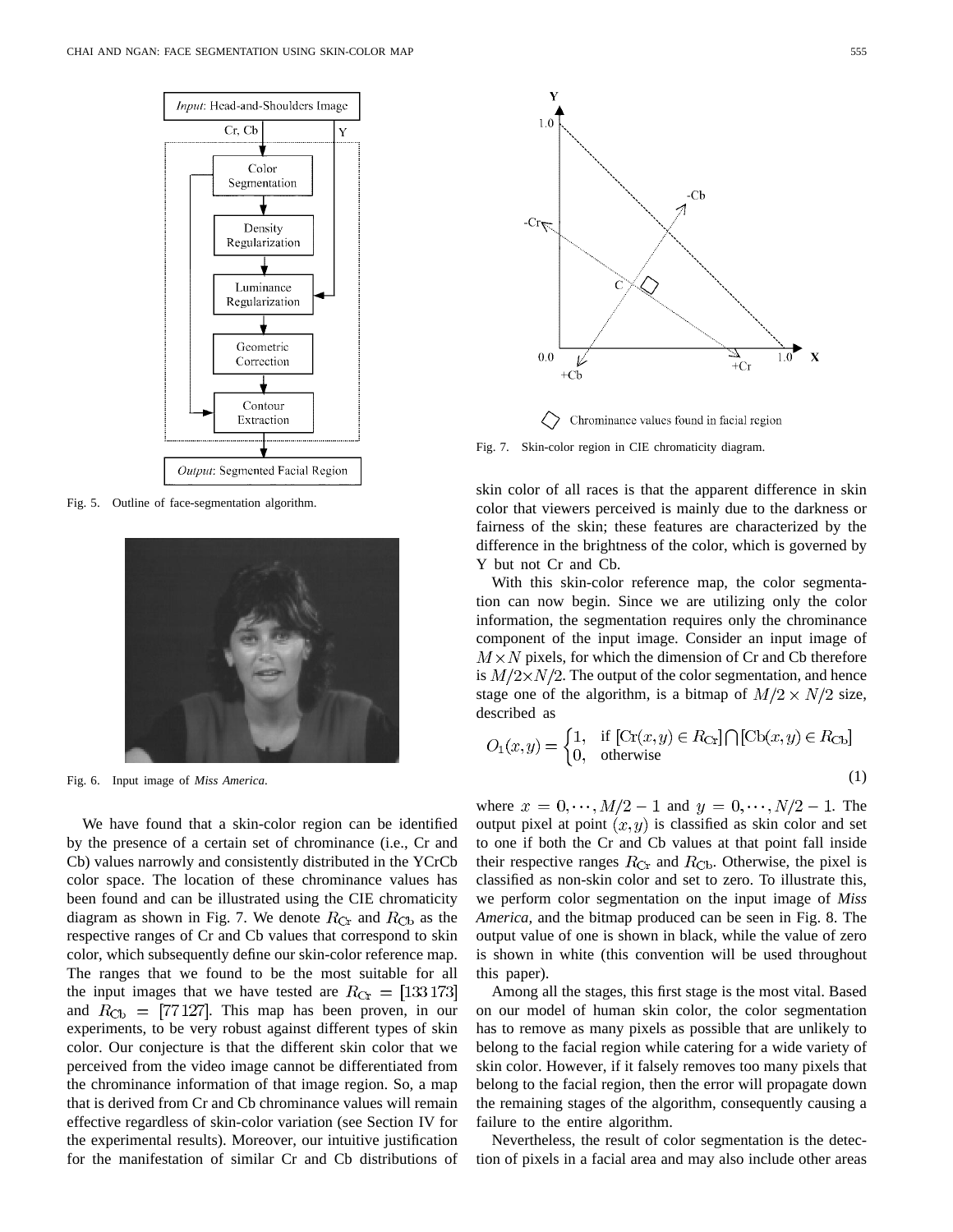

Fig. 8. Bitmap produced by stage one.

where the chrominance values coincide with those of the skin color (as is the case in Fig. 8). Hence the successive operating stages of the algorithm are used to remove these unwanted areas.

#### *B. Stage Two—Density Regularization*

This stage considers the bitmap produced by the previous stage to contain the facial region that is corrupted by noise. The noise may appear as small holes on the facial region due to undetected facial features such as eyes and mouth, or it may also appear as objects with skin-color appearance in the background scene. Therefore, this stage performs simple morphological operations such as *dilation* to fill in any small hole in the facial area and *erosion* to remove any small object in the background area. The intention is not necessarily to remove the noise entirely but to reduce its amount and size.

To distinguish between these two areas, we first need to identify regions of the bitmap that have higher probability of being the facial region. The probability measure that we used is derived from our observation that the facial color is very uniform, and therefore the skin-color pixels belonging to the facial region will appear in a large cluster, while the skin-color pixels belonging to the background may appear as large clusters or small isolated objects. Thus, we study the density distribution of the skin-color pixels detected in stage one. An  $M/8 \times N/8$  array of density values, called density map  $D(x, y)$ , is computed as

$$
D(x,y) = \sum_{i=0}^{3} \sum_{j=0}^{3} O_1(4x+i, 4y+j)
$$
 (2)

where  $x = 0, \dots, M/8 - 1$  and  $y = 0, \dots, N/8 - 1$ . It first partitions the output bitmap of stage one  $O_1(x, y)$  into nonoverlapping groups of  $4 \times 4$  pixels, then counts the number of skin-color pixels within each group and assigns this value to the corresponding point of the density map.

According to the density value, we classify each point into three types, namely, zero  $(D = 0)$ , intermediate  $(0 < D <$ 16), and full  $(D = 16)$ . A group of points with zero density value will represent a nonfacial region, while a group of fulldensity points will signify a cluster of skin-color pixels and a high probability of belonging to a facial region. Any point of intermediate density value will indicate the presence of



Fig. 9. Density map after classification.



Fig. 10. Bitmap produced by stage two.

noise. The density map of *Miss America* with the three density classifications is depicted in Fig. 9. The point of zero density is shown in white, intermediate density in gray, and full density in black.

Once the density map is derived, we can then begin the process that we termed as density regularization. This involves the following three steps.

- 1) Discard all points at the edge of the density map, i.e., set  $D(0, y) = D(M/8 - 1, y) = D(x, 0) =$  $D(x, N/8 - 1) = 0$  for all  $x = 0, \dots, M/8 - 1$  and  $y = 0, \dots, N/8 - 1.$
- 2) Erode any full-density point (i.e., set to zero) if it is surrounded by less than five other full-density points in its local  $3 \times 3$  neighborhood.
- 3) Dilate any point of either zero or intermediate density (i.e., set to 16) if there are more than two full-density points in its local  $3 \times 3$  neighborhood.

After this process, the density map is converted to the output bitmap of stage two as

$$
O_2(x, y) = \begin{cases} 1, & \text{if } D(x, y) = 16\\ 0, & \text{otherwise} \end{cases}
$$
 (3)

for all  $x = 0, \dots, M/8 - 1$  and  $y = 0, \dots, N/8 - 1$ .

The result of stage two for the *Miss America* image is displayed in Fig. 10. Note that this bitmap is now four times lower in spatial resolution than that of the output bitmap in stage one.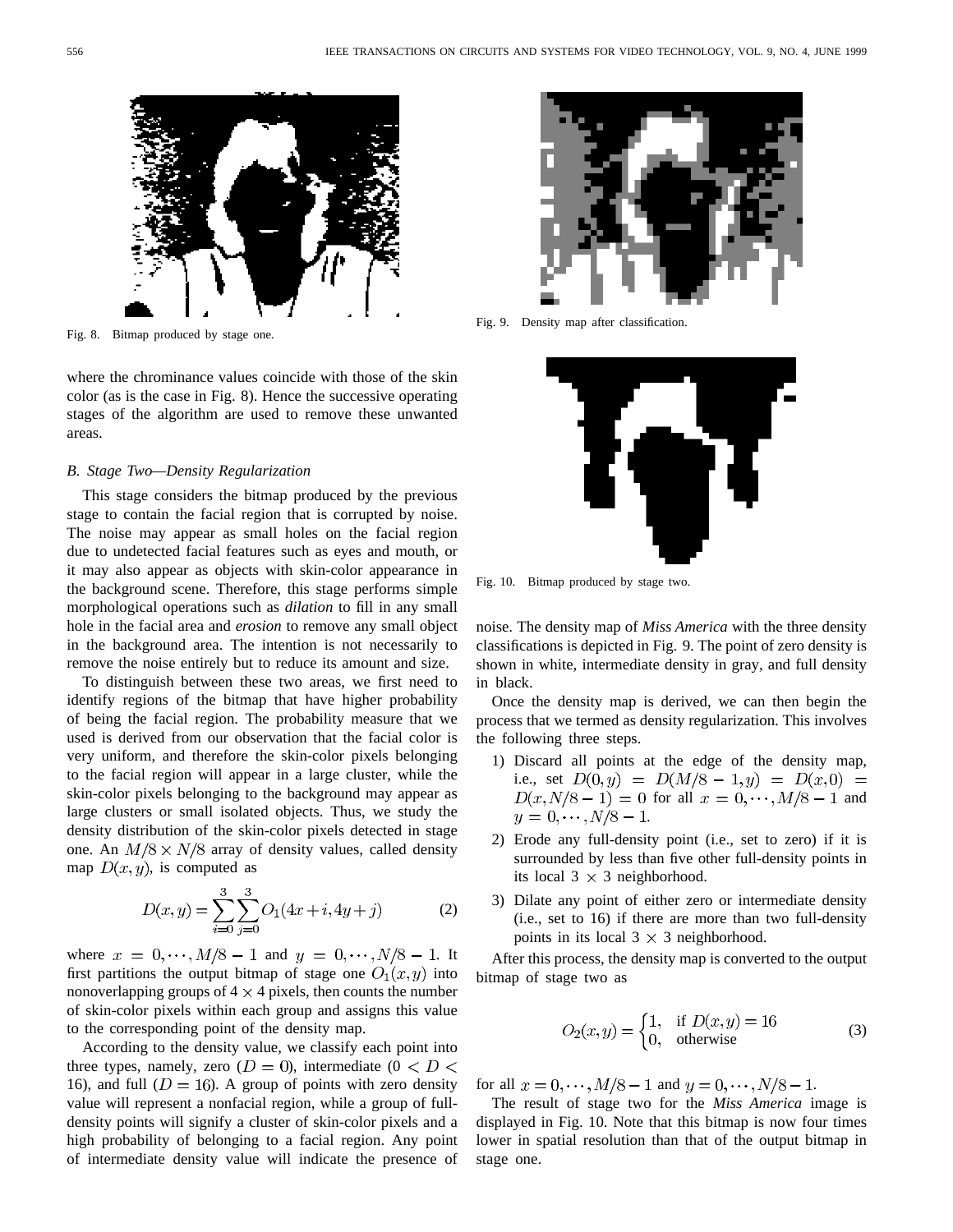

Fig. 11. Standard deviation values of the detected pixels in  $O_2(x, y)$ .

#### *C. Stage Three—Luminance Regularization*

We have found that in a typical videophone image, the brightness is nonuniform throughout the facial region, while the background region tends to have a more even distribution of brightness. Hence, based on this characteristic, background region that was previously detected due to its skin-color appearance can be further eliminated.

The analysis employed in this stage involves the spatial distribution characteristic of the luminance values since they define the brightness of the image. We use standard deviation as the statistical measure of the distribution. Note that the size of the previously obtained bitmap  $O_2(x, y)$  is  $M/8 \times N/8$ ; hence each point corresponds to a group of  $8 \times 8$  luminance values, denoted by  $W$ , in the original input image. For every skin-color pixel in  $O_2(x, y)$ , we calculate the standard deviation, denoted as  $\sigma(x, y)$ , of its corresponding group of luminance values, using

$$
\sigma(x, y) = \sqrt{E[W^2] - (E[W])^2}.
$$
 (4)

Fig. 11 depicts the standard deviation values calculated for the *Miss America* image.

If the standard deviation is below a value of two, then the corresponding  $8 \times 8$  pixels region is considered too uniform and therefore unlikely to be part of the facial region. As a result, the output bitmap of stage three, denoted as  $O_3(x, y)$ , is derived as

$$
O_3(x,y) = \begin{cases} 1, & \text{if } O_2(x,y) = 1 \quad \text{and} \quad \sigma(x,y) \ge 2\\ 0, & \text{otherwise} \end{cases} \tag{5}
$$

for all  $x = 0, \dots, M/8-1$  and  $y = 0, \dots, N/8-1$ . The output bitmap of this stage for the *Miss America* image is presented in Fig. 12. The figure shows that a significant portion of the unwanted background region was eliminated at this stage.



Fig. 12. Bitmap produced by stage three.

#### *D. Stage Four—Geometric Correction*

We performed a horizontal and vertical scanning process to identify the presence of any odd structure in the previously obtained bitmap,  $O_3(x, y)$ , and subsequently removed it. This is to ensure that a correct geometric shape of the facial region is obtained. However, prior to the scanning process, we will attempt to further remove any more noise by using a technique similar to that initially introduced in stage two. Therefore, a pixel in  $O_3(x, y)$  with the value of one will remain as a detected pixel if there are more than three other pixels, in its local  $3 \times 3$  neighborhood, with the same value. At the same time, a pixel in  $O_3(x, y)$  with a value of zero will be reconverted to a value of one (i.e., as a potential pixel of the facial region) if it is surrounded by more than five pixels, in its local  $3 \times 3$  neighborhood, with a value of one. These simple procedures will ensure that noise appearing on the facial region is filled in and that isolated noise objects on the background are removed.

We then commence the horizontal scanning process on the "filtered" bitmap. We search for any short continuous run of pixels that are assigned with the value of one. For a CIFsize image, the threshold for a group of connected pixels to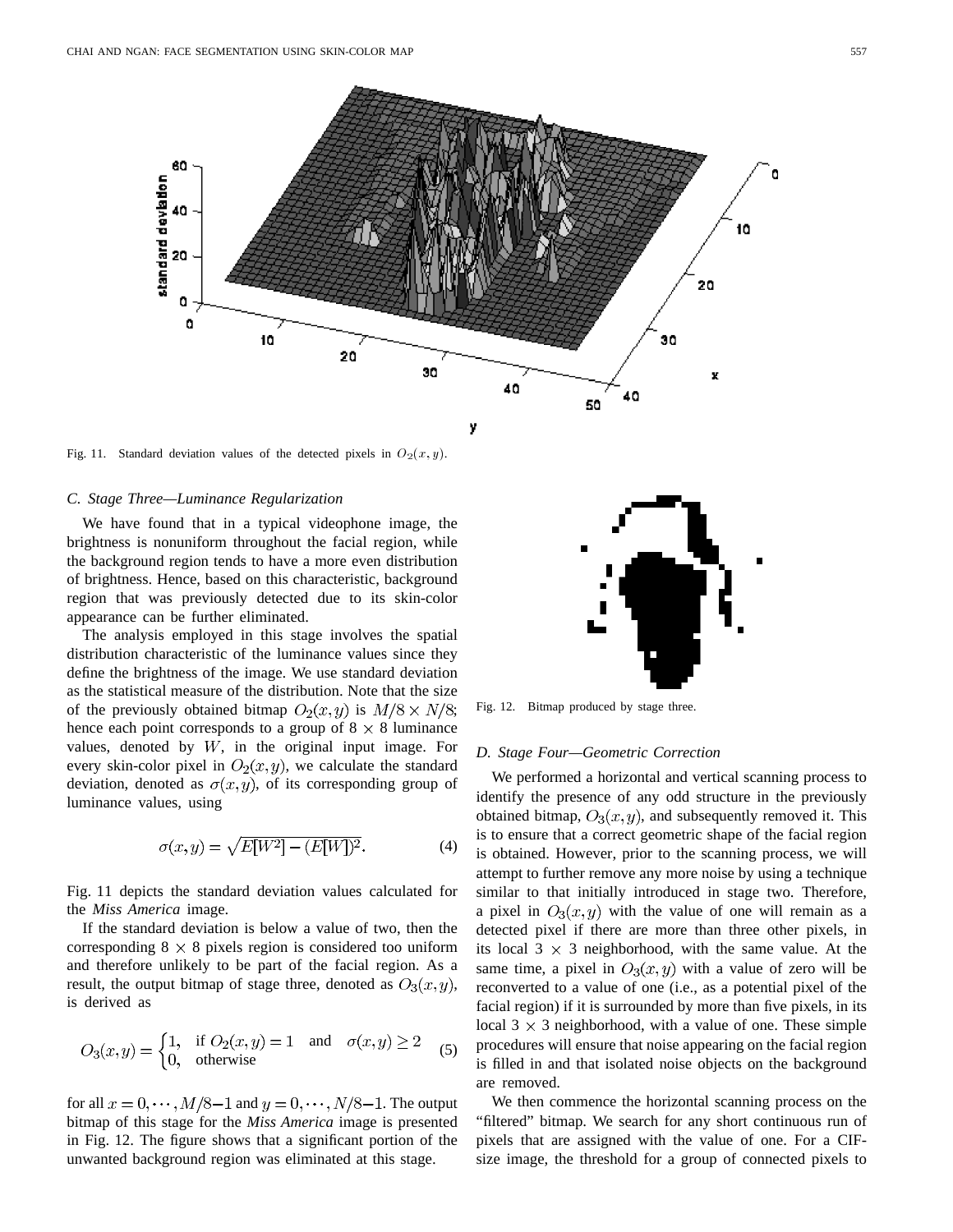

Fig. 13. Bitmap produced by stage four.





Fig. 14. Bitmap produced by stage five.

belong to the facial region is four. Therefore, any group of less than four horizontally connected pixels with the value of one will be eliminated and assigned to zero. A similar process is then performed in the vertical direction. The rationale behind this method is that, based on our observation, any such short horizontal or vertical run of pixels with the value of one is unlikely to be part of a reasonable-size and well-detected facial region. As a result, the output bitmap of this stage should contain the facial region with minimal or no noise, as demonstrated in Fig. 13.

#### *E. Stage Five—Contour Extraction*

In this final stage, we convert the  $M/8 \times N/8$  output bitmap of stage four back to the dimension of  $M/2 \times N/2$ . To achieve the increase in spatial resolution, we utilize the edge information that is already made available by the color segmentation in stage one. Therefore, all the boundary points in the previous bitmap will be mapped into the corresponding group of  $4 \times 4$  pixels with the value of each pixel as defined in the output bitmap of stage one. The representative output bitmap of this final stage of the algorithm is shown in Fig. 14.

#### IV. SEGMENTATION RESULTS

The proposed skin-color reference map is intended to work on a wide range of skin color, including that of people of European, Asian, and African decent. Therefore, to show that it works on subject with skin color other than white (as is the case with the *Miss America* image), we have used the same map to perform the color-segmentation process on subjects with black and yellow skin color. The results obtained were very good, as can be seen in Fig. 15. The skin-color pixels were correctly identified, in both input images, with only a small amount of noise appearing, as expected, in the facial regions and background scenes, which can be removed by the remaining stages of the algorithm.

Fig. 15. Results produced by the color-segmentation process in stage one and the final output of the face segmentation algorithm.

We have further tested the skin-color map with 30 samples of images. Skin colors were grouped into three classes: white, yellow, and black. Ten samples, each of which contained the facial region of a different subject captured in a different lighting condition, were taken from each class to form the test set. We have constructed three normalized histograms for each sample in the separate Y, Cr, and Cb components. The normalization process was used to account for the variation of facial-region size in each sample. We have then taken the average results from the ten samples of each class. These average normalized histogram results are presented in Fig. 16. Since all samples were taken from different and unknown lighting conditions, the histograms of the Y component for all three classes cannot be used to verify whether the variations of luminance values in these image samples were caused by the different skin color or by the different lighting conditions. However, the use of such samples illustrated that the variation in illumination does not seem to affect the skincolor distribution in the Cr and Cb components. On the other hand, the histograms of Cr and Cb components for all three classes clearly showed that the chrominance values are indeed narrowly distributed, and more important, that the distributions are consistent across different classes. This demonstrated that an effective skin-color reference map could be achieved based on the Cr and Cb components of the input image.

The face-segmentation algorithm with this universal skincolor reference map was tested on many head-and-shoulders images. Here we emphasize that the face-segmentation process was designed to be completely automatic, and therefore the same design parameters and rules (including the reference skin-color map and the heuristic) as described in the previous section were applied to all the test images. The test set now contained 20 images from each class of skin color. Therefore, a total of 60 images of different subjects, background complexities, and lighting conditions from the three classes were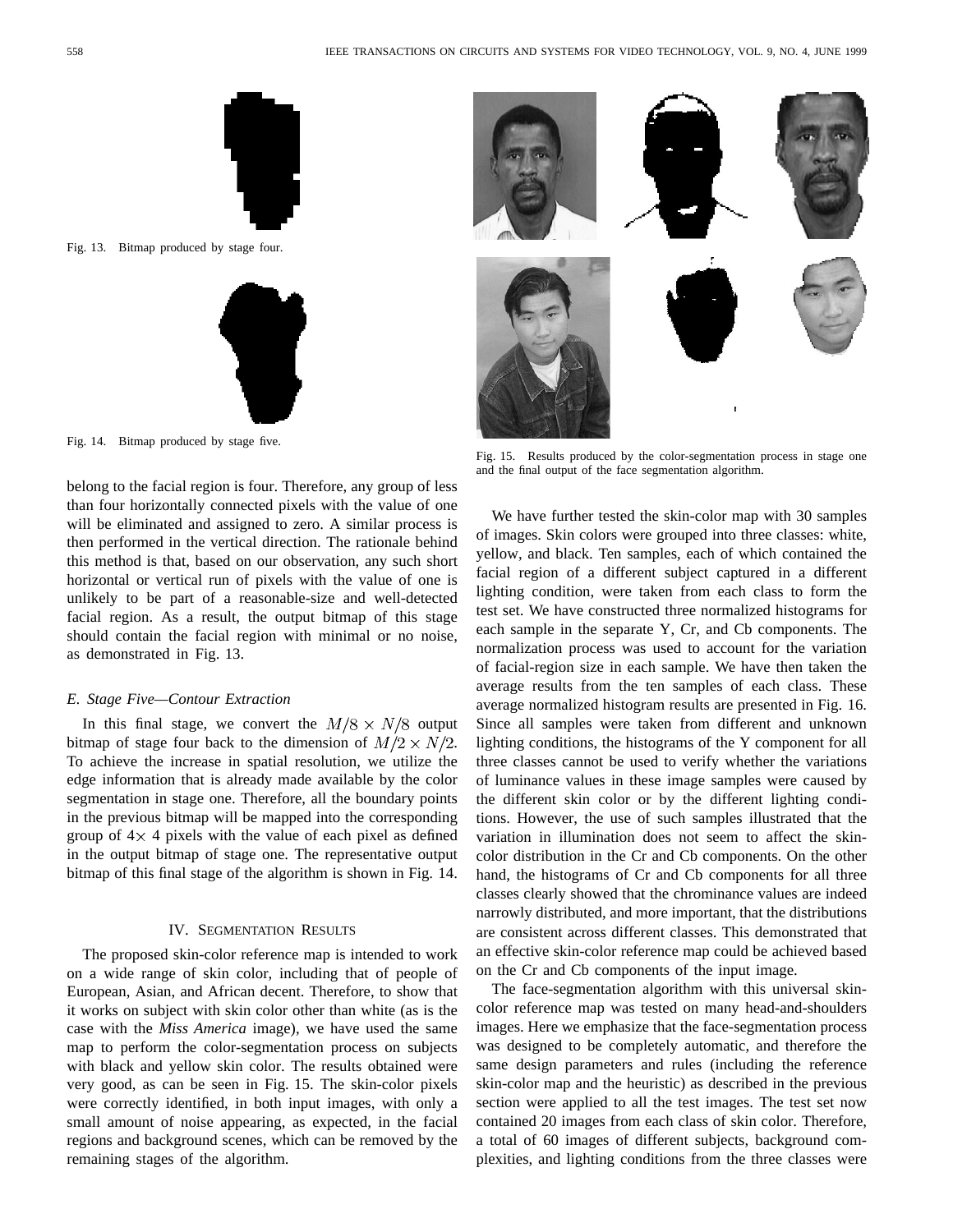

Fig. 16. Histograms of Y, Cr, and Cb values of different facial skin colors: (a) white, (b) yellow, and (c) black.

used. Using this test set, a success rate of 82% was achieved. The algorithm has performed successful segmentation of 49 out of 60 faces. Out of the 11 unsuccessful cases, seven cases have incorrect localization, two have partial localization, and two have both incorrect and partial localization.

The representative results shown in Fig. 17 illustrated the successful face segmentation achieved by the algorithm on two images with different background complexities. The edges of the facial regions were accurately obtained with no noise's appearing on either the facial region or the background. Moreover, the results were obtained in real time, as it took a SunSPARC 20 computer less than 1  $\mu$ s to perform all computations required on a CIF-size input image.

In all seven incorrect localization cases, the segmentation results did contain the complete facial regions but also included some background regions. In four out of seven, the subject's hair, which is considered as a background region, was falsely

identified as a facial region. Partial localization occurred in two cases and resulted in the localization of an incomplete facial region. These cases were caused by thick facial hair, i.e., mustache and beard. The two cases with both incorrect and partial localization have facial regions partially localized, and the results also contained some background regions.

Note that in all cases, the facial regions were always located, whether completely or partially.

#### V. CODING

Here, we describe a video coding technique, termed a foreground/background (FB) coding scheme, that uses the face-segmentation results to code the area of interest with better quality. In applications such as videotelephony, the face of the speaker is typically the most important image region for the viewer. Therefore, the face-segmentation algorithm is used to separate the facial area from its background scene to become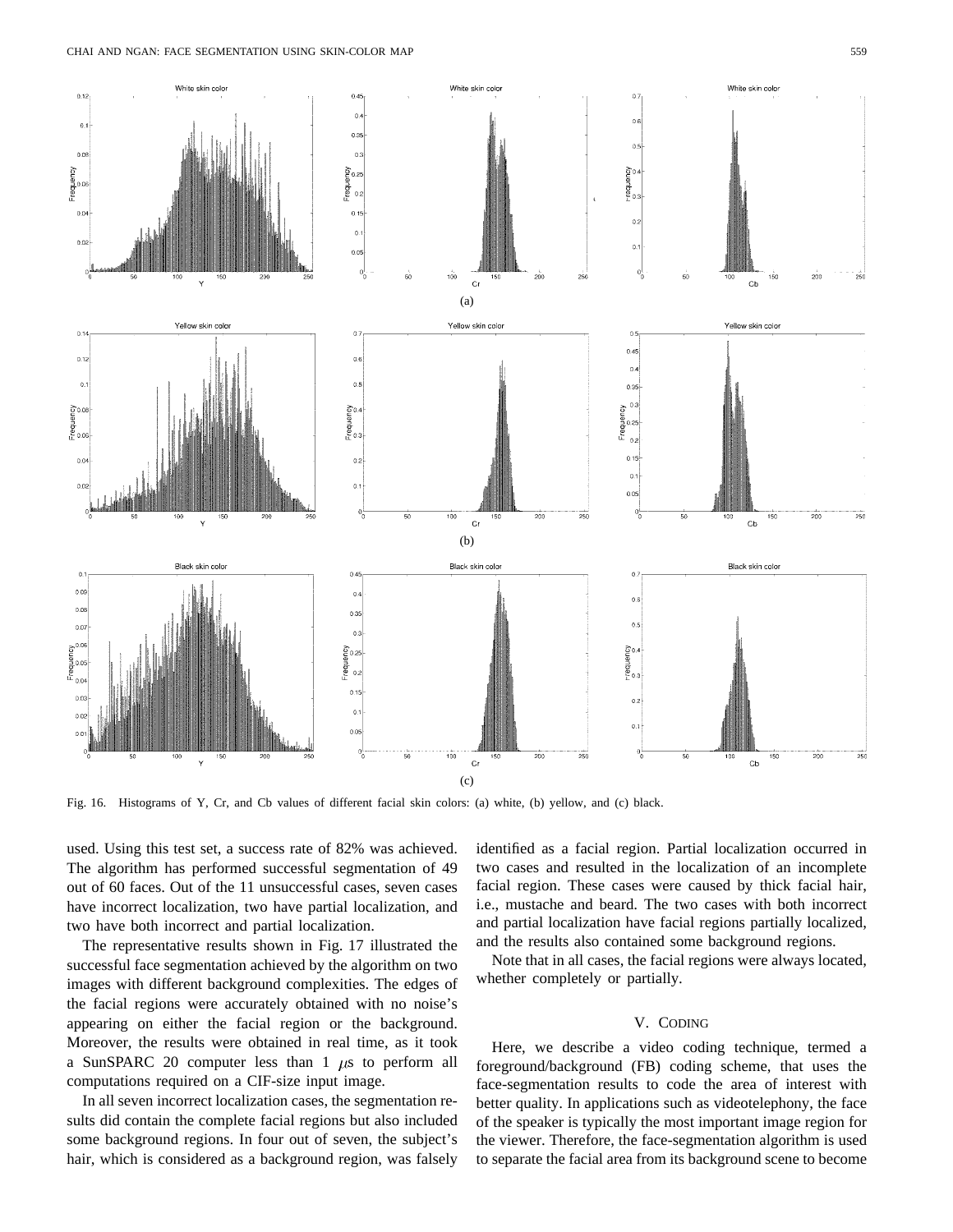

Fig. 17. Segmented facial regions and remaining background scenes.

the foreground region. Here, we propose to use the classical block-based video coding system. To be consistent with many of the video coding standards [27]–[30], the foreground and background regions will only need to be identified at the macroblock (MB) level.

In the FB encoding process, we allocate fewer bits for encoding the background MB's by using a higher quantization level. In doing so, we free up more bits that can then be used for encoding the foreground MB's. This bit transfer leads to a better quality encoded area of interest at the expense of having a lower quality background image. This is based on the premise that the background is usually of less significance to the viewer's perception, so the overall subjective quality of the image is perceptively improved and more pleasing to the viewer.

This concept was initially proposed by us in [1], where we introduced the FB coding scheme and its implementation as an additional encoding option for the H.263 codec [30]. In this paper, however, we will use the H.261 codec.

#### *A. H.261FB*

We have integrated the FB coding scheme into the wellknown H.261 video coding system [29]. Hereafter, we term this approach H.261FB. The H.261FB coder utilizes the information obtained from the face-segmentation algorithm, as described in Section III, to enable bit transfer between the foreground and background MB's. This redistribution of bit allocation is simply attained by controlling the quantization level in a discriminatory manner. In addition, a new ratecontrol strategy is devised in order to regulate the bitstream produced by this discriminatory quantization process.

This approach will still produce a bitstream that conforms to the H.261 standard. The reason is that the new quantization process does not involve any modification to the bitstream syntax; it merely assigns two different values to two different regions. As for the rate control, there is no standardized technique. Hence the manufacturers of the encoder have the freedom to devise their own strategy. Moreover, we do not need to transmit the segmentation information to the decoder, as it is used in the encoder only. Therefore, the integration is supported by the syntax, and a full H.261 decoder compatibility is maintained.

#### *B. Discriminatory Quantization Process*

Two quantizers, instead of one, are used in the H.261FB approach. We assigned  $Q_f$  and  $Q_b$  to be the quantizers for the foreground (FG) and background (BG) MB's, respectively. Among the two,  $Q_f$  is a finer quantizer, while  $Q_b$  is a coarser one. H.261FB uses the *MQUANT* header to switch between these two quantizers, as shown in (6). The *MQUANT* header is a fixed-length code word of five bits that indicates the quantization level to be used for the current MB. Hence this 5-bit code word represents a range of quantization levels from 1 to 31

$$
MQUANT = \begin{cases} Q_f, & \text{if current MB belongs to FG} \\ Q_b, & \text{if current MB belongs to BG.} \end{cases}
$$
 (6)

It is not necessary, however, for the encoder to send this header for every MB. The transmission of the *MQUANT* header is only required in one of the following cases:

- 1) when the current MB is in a different region from the previously encoded MB, i.e., a change from foreground to background MB or vice versa;
- 2) when the rate-control algorithm updates the quantization level in order to maintain a constant bit rate.

Naturally, this approach has to sustain a slight increase in the transmission of an *MQUANT* header. However, the benefit easily outweighs this overhead cost, as will be demonstrated in the simulation results.

#### *C. Rate-Control Function*

A new rate-control strategy is needed to adjust not one but now two quantizers periodically in order to regulate the bit rate. To do so, the quantizer can be adjusted as follows. The quantization parameter (or level) assigned to the quantizer can be defined as a simple function of buffer contents. Mathematically, the quantization parameter *QP* can be expressed as

$$
QP = \frac{BufferContents}{Q_{\text{division}}} + Q_{\text{offset}} \tag{7}
$$

where  $Q_{\text{division}}$  is the quantization division factor of the buffer and  $Q_{\text{offset}}$  is the offset factor. The *BufferContents* variable indicates how much data (in unit of bits) is currently stored in the buffer.

According to the RM8 coder [31] (a reference implementation of the H.261 coder, developed by the standardization study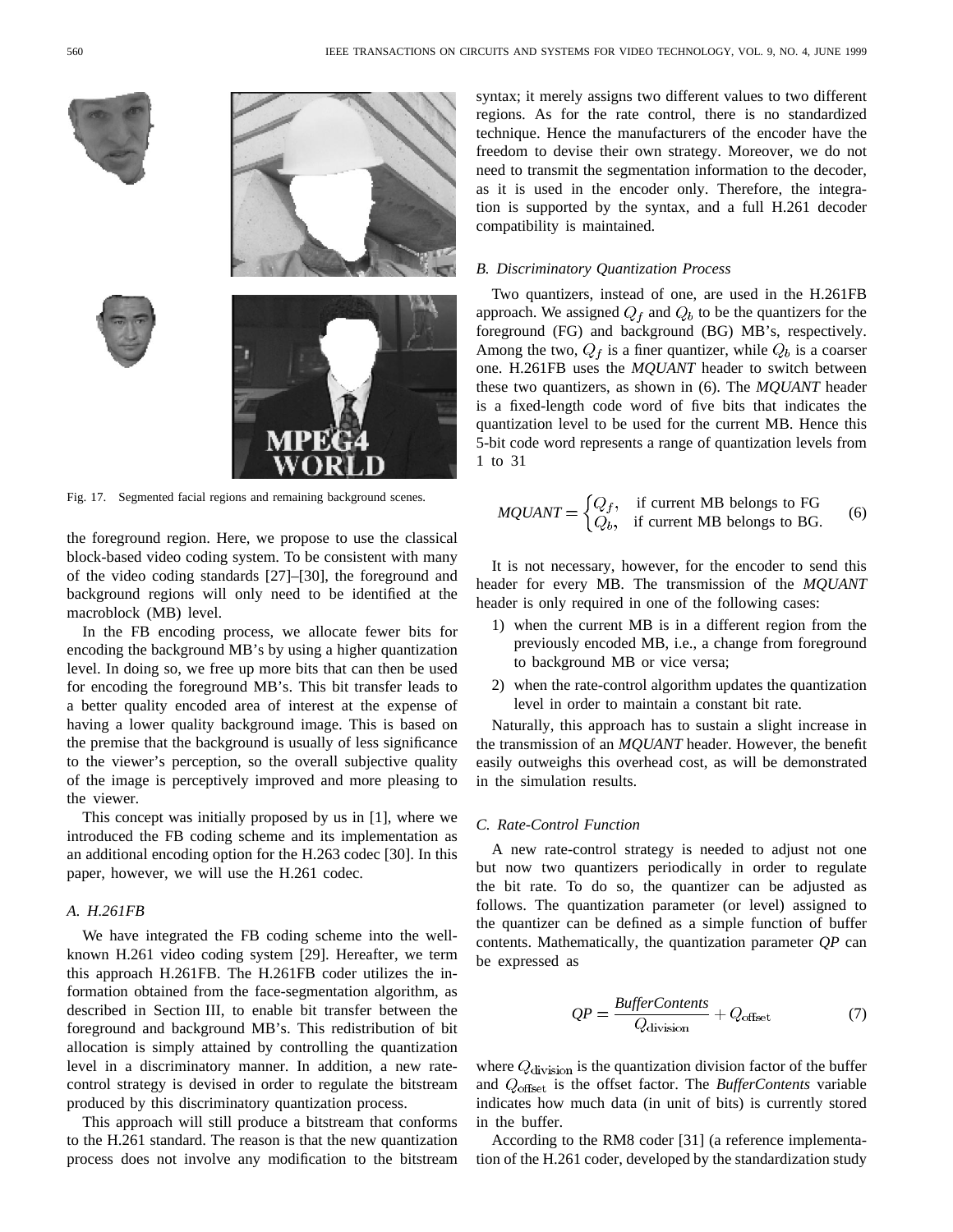group),  $Q_{\text{offset}}$  is set to one to avoid zero quantization, while  $Q_{\text{division}}$  is equal to the target *Bitrate* divided by a constant value of 320, i.e.,

$$
Q_{\text{division}} = \frac{Bitrate}{320} = \frac{64\,000 \times p}{320} = 200p \tag{8}
$$

where *Bitrate* =  $p \times 64$  kbits/s,  $p = 1, \dots, 30$ . Hence for the RM8 coder, the next quantization parameter is determined by the function described as

$$
QP = \min\left\{ \left[ \frac{BufferContents}{200p} + 1 \right], 31 \right\}.
$$
 (9)

The value of *QP* is clipped at 31 because the *MQUANT* header is a fixed-length code word of five bits. As the *BufferContents* increases, *QP* also increases in order to offset any rise in bit rate. The value of *QP* will remain at the maximum of 31 until the buffer is full, which takes place when the *BufferContents* variable reaches the maximum capacity of the buffer. When the *BufferContents* variable exceeds the buffer size, buffer overflow is said to occur. In such an event, the macroblock is skipped (i.e., not transmitted), and as a result, quantization is no longer needed.

In the H.261FB approach, two similar rate-control functions as mentioned above are used—one for the foreground region and another for the background. Each function will have different values of  $Q_{\text{division}}$  and  $Q_{\text{offset}}$ . For instance, we can set  $Q_{\text{offset}}$  to a higher value such that the function forces the quantizer to always adopt a coarser quantization parameter. Therefore, the amount of bit transfer between foreground and background MB's is mainly determined by the value of  $Q_{\text{offset}}$ being assigned to their respective rate-control functions. On the other hand, the offset factor  $Q_{\text{division}}$  governs how the bits are distributed within the same region.

Here, we choose (9), the function defined in RM8, for the foreground region [see Fig. 18(a)]. As for the background region, we shift  $Q_{\text{offset}}$  to 15 and set  $Q_{\text{division}}$  to (30/16)  $\times$  200 p [see Fig. 18(b)]. This constrains the quantizer to a minimum value of 15, while the clipping of the quantization level to its maximum value will occur at the same level of buffer occupancy  $B$  as in the case of RM8.

#### *D. Coding Results*

The FB coding scheme is demonstrated on the CIF *Foreman* video sequence. First, we used our proposed face-segmentation algorithm to separate each frame of the input sequence into foreground and background MB's. The results for the first frame of the sequence are shown in Fig. 19(a) and (b).

We then encoded the sequence with both the RM8 and H.261FB coders. Note that, other than the use of the discriminatory quantization process and the new rate-control function as described in the previous section, the rest of the implementation of the H.261FB coder is the same as for RM8.

To evaluate the discriminatory quantization process, we performed intraframe coding on the first frame. To provide a



Fig. 18. (a) Rate-control function used in the RM8 coder and (b) proposed rate-control function for the background MB's in the H.261FB coder.

fair comparison of image quality, the quantization parameters were manually obtained so that both approaches consume a similar amount of bits. Therefore, the quantizer for the RM8 coder was fixed at 22 throughout the entire encoding processing. For the H.261FB coder, the foreground quantizer  $Q_f$  and the background quantizer  $Q_b$  were set at 11 and 31 respectively. Overall, the RM8 coder spent an average of 105.81 bits per MB. Furthermore, we have identified that it spent an average of 89.01 bits per MB in the foreground region and 109.54 bits per MB in the background region. The quality of the encoded image is shown in Fig. 19(c). This is compared with the H.261FB-encoded image shown in Fig. 19(d), whereby the coder spent an average of 134.72 bits per foreground MB and 90.70 bits per background MB, while its overall average bit per MB was 98.70. This overall amount of bits used is about 7.11 bits per MB fewer than that of RM8, and yet the figures clearly show that the area of interest is much improved in the H.261FB-encoded image as a result of the bit transfer from the background to foreground region, while its degradation in the background region was hardly noticeable. The improvement can be further illustrated by magnifying the face region of the images as shown in Fig. 19(e) and (f).

To demonstrate the performance of our proposed ratecontrol functions for the FB coding scheme, both the RM8 and H.261FB coders were used to encode 100 frames of the *Foreman* sequence at a target bit rate of 192 kbits/s and frame rate of 10 f/s. A plot displaying the bit rates achieved by both coders is provided in Fig. 20. The simulation revealed that the subjective quality of the H.261FB-coded images was much better than that the RM8-coded images, and yet their bit rates were slightly lower. We illustrate the improvement by showing a representative frame 72 of the encoded images in Fig. 21. It can be clearly observed that the H.261FB-coded image in Fig. 21(b) has a better perceived quality and rendition of facial features than the RM8-coded image shown in Fig. 21(a).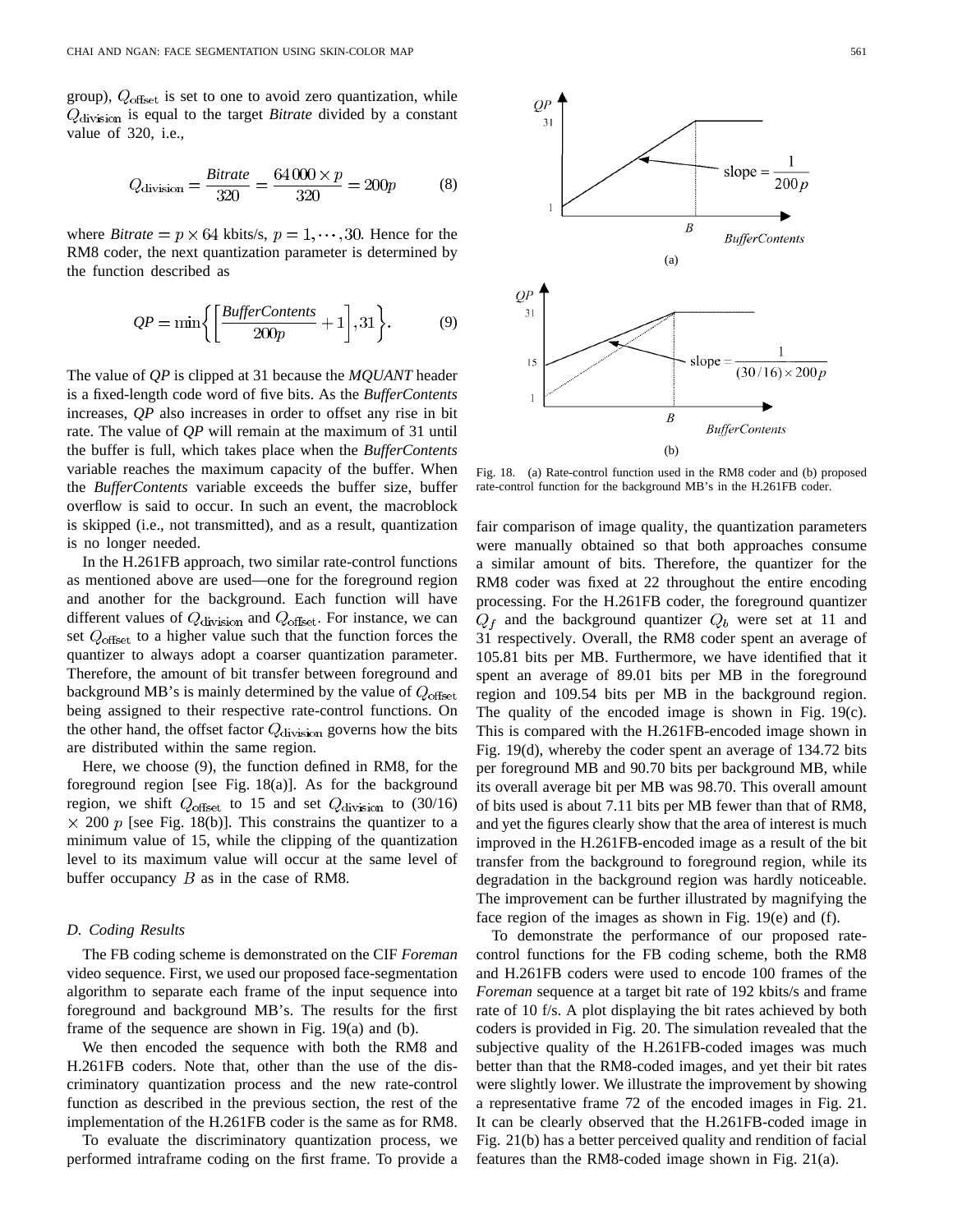









Fig. 19. (a) Foreground MB's and (b) background MB's (c) coded by RM8 and (d) coded by H.261FB. (e) Magnified image of (c). (f) Magnified image of (d).

## VI. CONCLUDING REMARKS

The color analysis approach to face segmentation was discussed. In this approach, the face location can be identified by performing region segmentation with the use of a skincolor map. This is feasible because human faces have a special color distribution characteristic that differs significantly from those of the background objects. We have found that pixels belonging to the facial region, of the image in YCrCb color

space, exhibit similar chrominance values. Furthermore, a consistent range of chrominance values was also discovered from many different facial images, which include people of European, Asian, and African descent. This led us to the derivation of a skin-color map that models the facial color of all human races.

With this universal skin-color map, we classified pixels of the input image into skin color and non-skin color.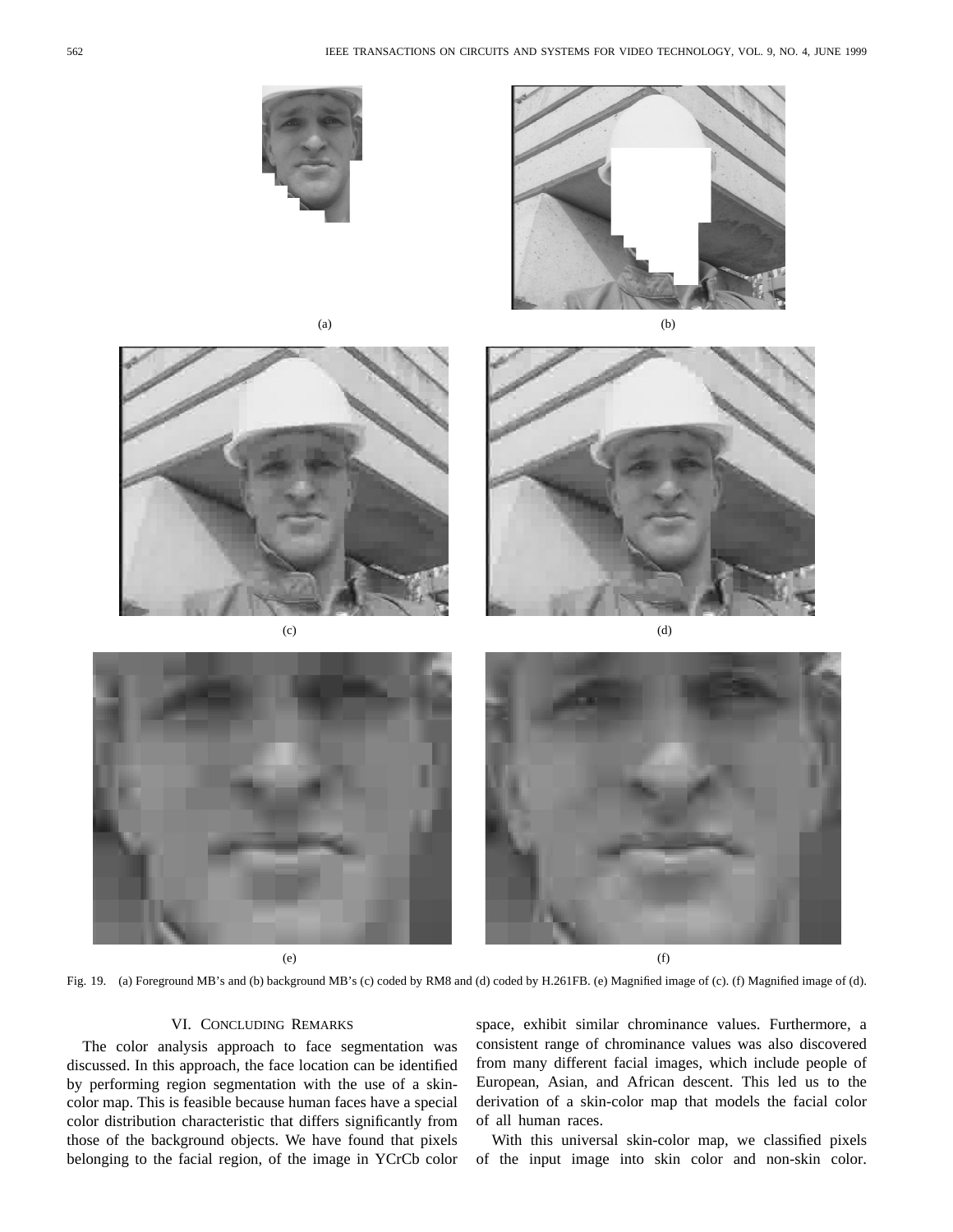

Fig. 20. Bit rates achieved by RM8 and H.261FB coders at a target bit rate of 192 kbits/s.



Fig. 21. Frame 72 of the coded results in Fig. 20: (a) RM8 and (b) H.261FB.

Consequently, a bitmap is produced, containing the facial region that is corrupted by noise. The noise may appear as small holes on the facial region due to undetected facial features, or it may also appear as objects with skin-color appearance in the background scene. To cope with this noise and, at the same time, refine the facial-region detection, we have proposed a set of novel region-based regularization processes that are based on the spatial distribution study of the detected skin-color pixels and their corresponding luminance values. All the operations are unsupervised and low in computational complexity.

Our proposed face-segmentation methodology was implemented and tested on many input images, each of which contains the head-and-shoulders view of a person and a complex background scene. A set of representative results from our simulations was shown in this paper. The results demonstrated that our algorithm can accurately segment out the facial regions from a diverse range of images that includes subjects with different skin colors and the presence of various background complexities. Furthermore, the face segmentation was done automatically and in real time.

The use of face segmentation for video coding in applications such as videotelephony was then presented. We described a foreground/background video coding scheme that uses the face-segmentation results to improve the perceptual quality of the encoded image with better rendition of the facial features. This technique involves bit transfer between the facial region and the background. The redistribution of bit allocation is controlled by a discriminatory quantization process. Then the bitstream generated from this process is regularized by a new rate-control strategy. We have integrated this approach into the H.261 framework with success. Improved image quality was obtained as shown by the simulation results in the paper.

Our future research will involve the use of temporal information to assist in face localization and also for tracking. For coding, a further study of the rate-control strategy, the use of segmentation-assisted motion estimation, and the proposal